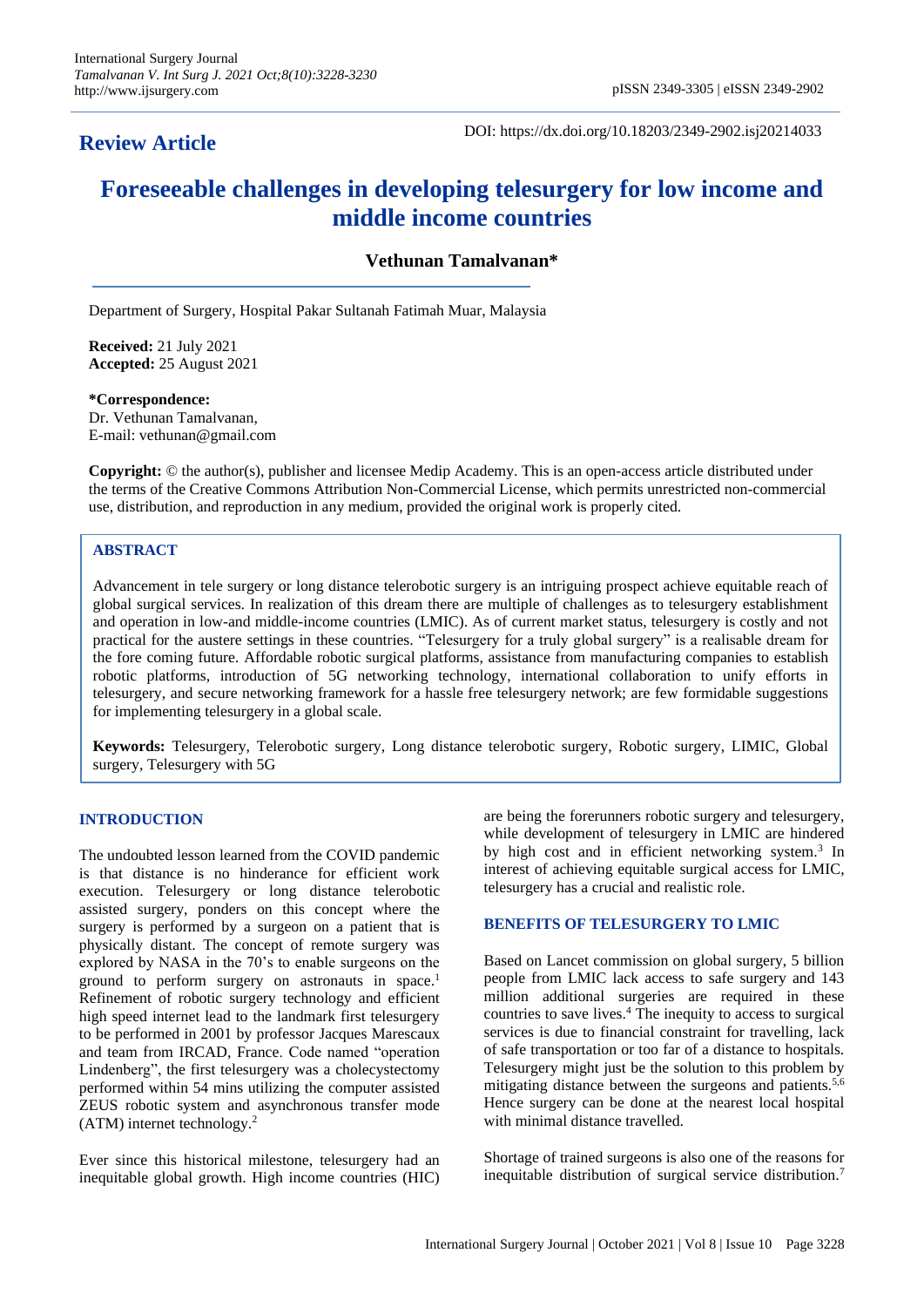Telesurgery provides an excellent and robust platform for surgeons from all around the world to hand in a helping hand to regions in need without disrupting their duties at their native region. This also eliminates the risk and cost endured by surgeons travelling to remote areas.<sup>6,8</sup>

Complex surgical diseases are too often neglected in LMIC due to lack of multidisciplinary expertise. With telesurgery more than one surgeon can operate on a single patient at real-time simultaneously regardless of their location. Hence telesurgery encourages sharing of expertise between experts from all corners of the world with surgeons from LMIC.<sup>6,8</sup>

## **PROBABLE SOLUTIONS TO CHALLENGES FACES IN DEVELOPING TELESURGERY IN LMIC**

A major challenge in implementing telesurgery in developing country will be the unaffordable cost imposed for initial establishment and operational of robot surgery platform. The cost is further burdened by the elevated price one has to pay for a secure and efficient network. It is estimated that purchasing a new robot surgery platform will cost approximately USD 1-2 million and maintenance per surgery will cost approximately USD 3000-5000.<sup>5,9</sup> In addition to that ATM network which is required for transmission of telesurgery will require around USD 100000 per year for operation cost.<sup>5</sup> Hence the total operational cost for 100 surgeries performed will culminate to around USD 700000 to 800000.<sup>5</sup>

These facts and figures will challenge the feasibility of telesurgery in LMIC. True globalisation of telesurgery can only be achieved once cost of the robot platform and networking reduces to an affordable rate for all countries. To achieve this, universal licencing for the robotic platform should be given to all manufacturer globally. As the competition for production increase, the market price will also reduce, hence increasing the demand for robotic surgery. The role of manufacturing companies to promote robotic surgery is also important. Companies should provide free training and simulation to surgeons in the developing countries. This reduces operational cost for training which is usually acquired as a fellowship to Europe or North America. Loans should be provided by companies to help LMIC to purchase robotic platforms. Besides that, encouraging sharing of robots between groups of hospital and proposed government subsidies to purchasing robotic surgery technology will further help in propagation of telesurgery in LMIC. The cost for networking can be reduced by implementing virtual private network (VPN) which reduces cost from USD  $100000$  to USD  $100$  per year.<sup>5,10</sup> Besides that, 5G networking which is being introduced has a lower latency period and will have much reduced operational cost.<sup>11</sup>

Concerns for readiness of hospitals in LMIC with regards to hosting a robotic surgery platform in LMIC is a real challenge. Current robotic platform requires a wellspaced operation theatre with stable internet and electricity connection. To overcome lack of such infrastructure in austere environments, designing mobile robotic surgical units can mitigate problems in hosting traditional robotic surgery platforms.<sup>1</sup>

Secure and low-latency high speed network connection is important for telesurgery.<sup>10</sup> Time-lag is a concern in telesurgery which can compromise patients' safety by imposing inaccuracies and increase unnecessary surgery time. 5G internet technology has a reduced latency period from the current 0.27 seconds to  $0.01$  seconds.<sup>11,13</sup> 6 hospitals in 6 different cities in China successfully performed spinal instrumental screwing on 12 patients in 2019 with utilisation of the novel 5G highspeed broadband. These 12 surgeries showed that 5G technology is safe and efficient platform for the future of telesurgery.<sup>14</sup> Despite being in its infant stages in LMIC, 5G internet services are estimated to be fully implemented in developing countries in another 3-5 years' time.

The accuracy of robotic manipulation and video feedback is important for patients' safety. Security of data integrity is utmost important for a safe and successful telesurgery.<sup>10</sup> Hence, if telesurgery becomes a global success in the future, one of the pragmatic operational challenges will be to overcome the multitude of cyber security treats. Various security framework has been proposed with accounts to authentication, authorization, confidentiality, integrity, anonymity and nonrepudiation services.<sup>15</sup> These security frameworks will enable safe implementation of telesurgery networking worldwide.

Surgeons operating on remote patients who are divided by international borders are bound to face issues such as billing, insurance coverage, ethics and medical law.<sup>16</sup> Formation of a single governing body inclusive of LMIC and HIC will mitigate some of these issues. Such an international collaboration will make telesurgery a more practical and realisable dream for the future.

#### **CONCLUSION**

A surgeon operating on a distant patient across international borders was once a futuristic and fictional dream has now been scientifically proven practical. Disseminating such technology as a solution to equitable and efficient global surgical services is a dream which we must realise and work towards. "Telesurgery for a truly global surgery" should be the ambitions of surgeons for the coming decade.

#### **ACKNOWLEDGEMENTS**

Author would like to thanks to engineers and surgeons participating in the development of telesurgery globally.

*Funding: No funding sources Conflict of interest: None declared*